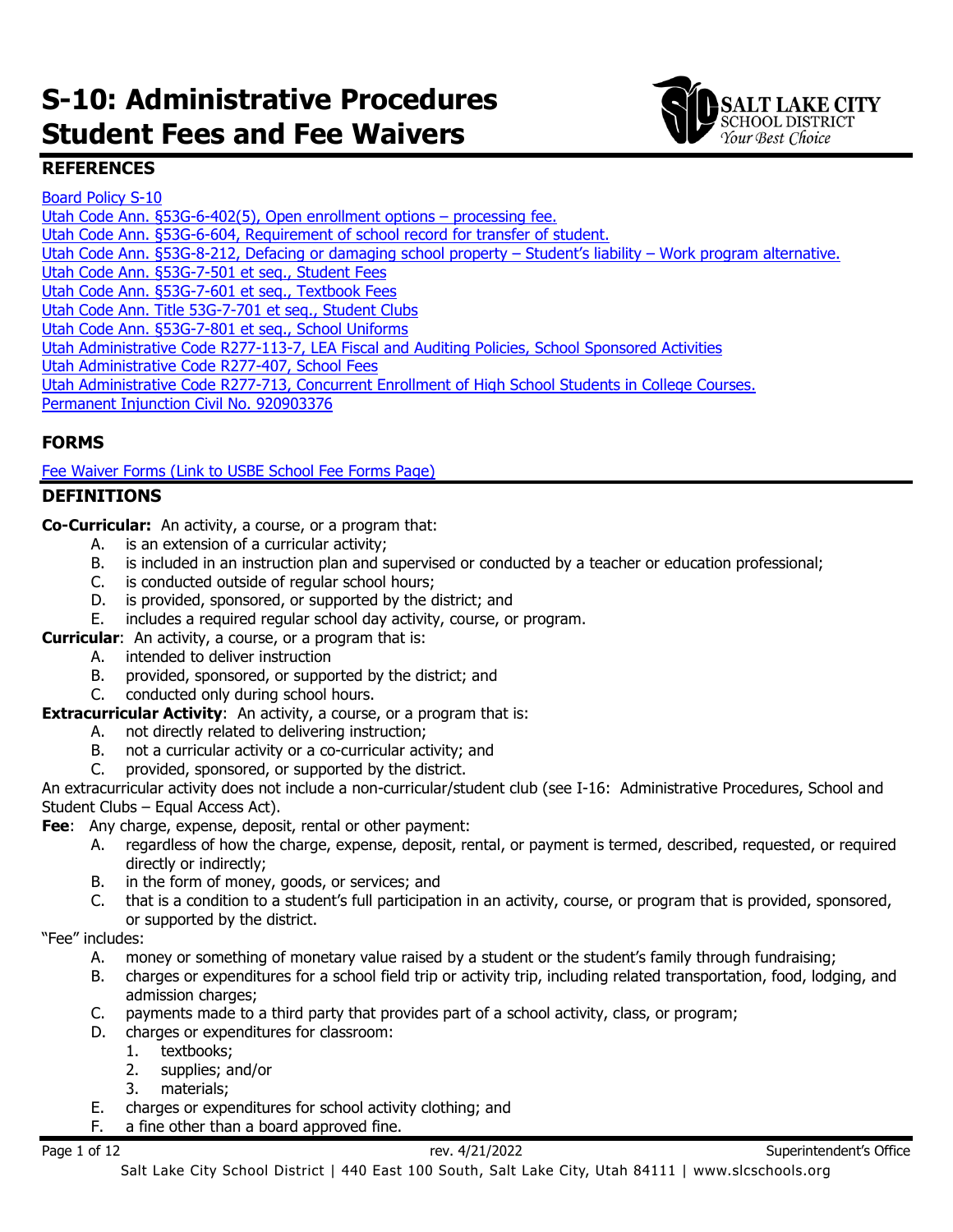#### "Fee" does not include:

- A. a student fine specifically approved by the board for:
	- 1. failing to return school property,
	- 2. losing, wasting, damaging school property through intentional, careless, or irresponsible behavior, or as described in Utah Code Ann. §53G-8-212; or
	- 3. Improper use of school property, including a parking violation;
- B. a payment for school breakfast or lunch;<br>C. a deposit that is:
- a deposit that is:
	- 1. a pledge securing the return of school property; and
	- 2. refunded upon the return of the school property;
- D. a charge for insurance, unless the insurance is required for a student to participate in an activity, course, or program; or
- E. charges associated with a student's participation in a non-curricular club.

Fundraising: An activity or event provided, sponsored, or supported by the district or school that uses students to generate funds or raise money to:

- A. provide financial support to a school or a school's class, group, team, or program; or
- B. benefit a particular charity or for other charitable purposes.

Fundraising does not include an alternative method of raising revenue without students.

**Instructional Equipment**: An activity-related, course-related, or program-related tool or instrument that:

- A. is required for a student to use as part of an activity, course, or program in a secondary school;
- B. typically becomes the property of the student upon exiting the activity, course, or program; and

C. is subject to fee waiver.

Instructional equipment includes:

- A. shears and styling tools;
- B. a band instrument;
- C. a camera;
- D. a stethoscope; or
- E. sports equipment, including a bat, mitt, or tennis racquet.

Instructional equipment does not include school equipment.

**Instructional Supply**: means a consumable or non-reusable supply that is necessary for a student to use as part of any activity, course, or program in a secondary school.

Instructional supply includes:

- A. prescriptive footwear;
- B. brushes or other art supplies, including clay, paint, or art canvas;
- C. wood for wood shop;
- D. Legos for Lego robotics;
- E. film; or
- F. filament used for 3D printing.

**Optional Project**: A non-mandatory project chosen and retained by a student, for which the student covers the cost or provides the materials, in lieu of, or in addition to a mandatory classroom project otherwise available to the student, which would require only school-supplied materials.

**Parent:** For the purposes of these procedures, parent means a custodial parent or legal guardian of a student. **Provided, Sponsored, or Supported by a School**: An activity, class, program, fundraiser, club, camp, clinic, or other event that:

- A. is authorized by the district or school, according to board policy; or
- B. satisfies at least one of the following conditions:
	- 1. the activity, class, program, fundraiser, club, camp, clinic, or other event is managed or supervised by the district or school, or a district or school employee;
	- 2. the activity, class, program, fundraiser, club, camp, clinic, or other event uses, more than inconsequentially, the district's or school's facilities, equipment, or other school resources; or
	- 3. the activity, class, program, fund-raising event, club, camp, clinic, or other event is supported or subsidized, more than inconsequentially, by public funds, including the school's activity funds or minimum school program dollars.

Provided, sponsored, or supported by a school does not include an activity, class, or program that meets the criteria of a noncurricular club as described in Utah Code Ann. § 53G-7-701 et seq., Student Clubs.

**Provision in Lieu of Fee Waiver:** An alternative to fee payment and waiver of fee payment.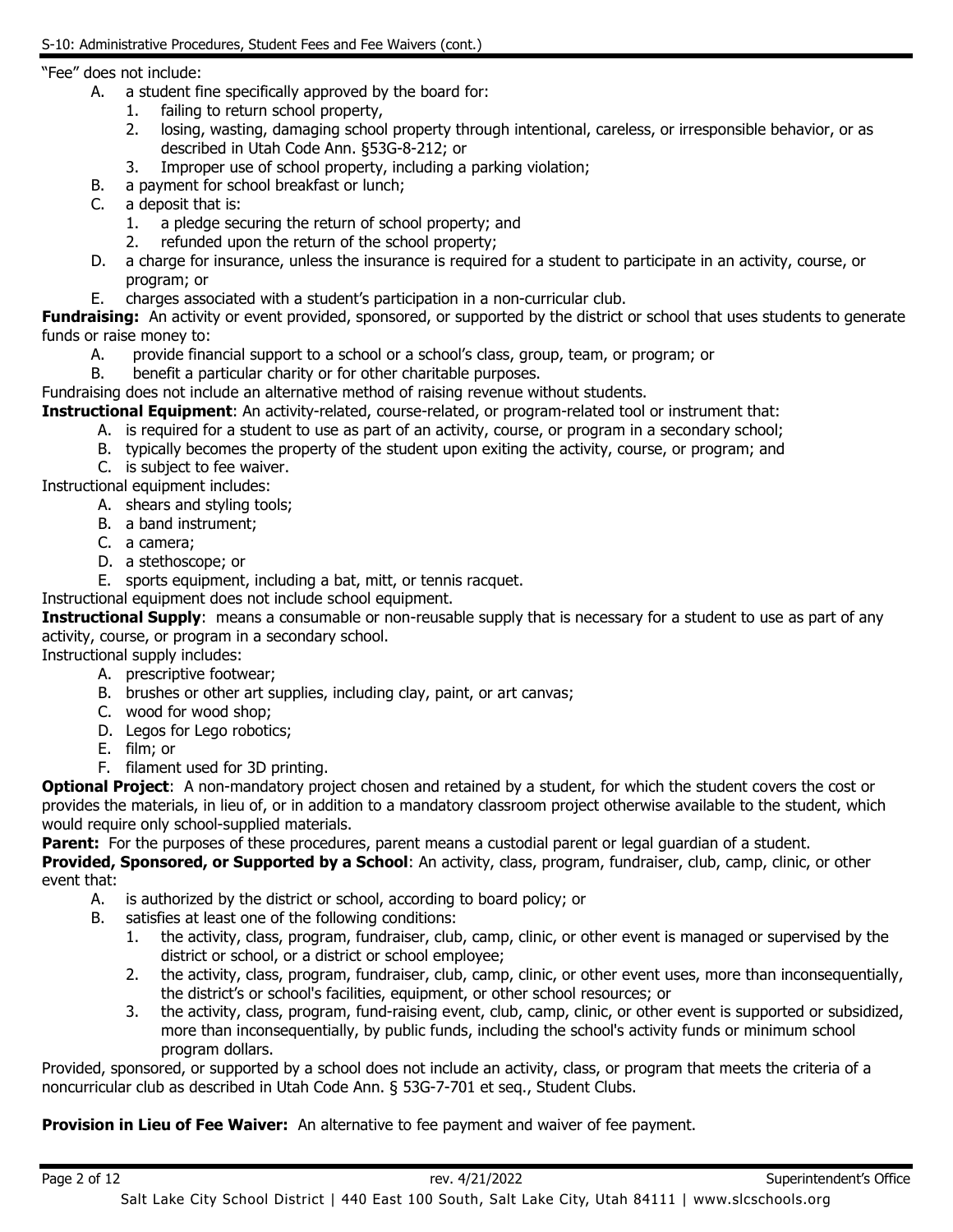**Requested or Required by a School/District as a Condition to a Student's Participation**: Something of monetary

- value that is impliedly or explicitly mandated or necessary for a student, parent, or family to provide so that a student may: A. fully participate in school or in a school activity, class, or program;
	- B. successfully complete a school class for the highest grade; or
	- C. avoid a direct or indirect limitation on full participation in a school activity, class, or program, including limitations created by:
		- 1. peer pressure, shaming, stigmatizing, bullying, or the like; or
		- withholding or curtailing any privilege that is otherwise provided to any other student.

**School Activity Clothing:** Items of clothing or special shoes:

- A. that meet specific requirements, including requesting a specific brand, fabric, or imprint; and
- B. that is worn by a student for a co-curricular or extracurricular activity.

School activity clothing does not include a school uniform or clothing that is commonly found in students' homes. **School Equipment**: A durable school-owned machine, equipment, or tool used by a student as part of an activity, course, or program in a secondary school. School equipment includes a saw or 3D printer.

**School Uniform:** An item of clothing or special shoes:

- A. that meet specific requirements, including a requested specific color, style, fabric, or imprint; and
- B. that a school requires a student to provide; and
- C. that is worn by a student for a curricular activity.

A school uniform does not include school activity clothing.

**Something of Monetary Value:** means a charge, expense, deposit, rental, fine, or payment, regardless of how the payment is termed, described, requested or required directly or indirectly, in the form of money, goods or services. Something of monetary value includes:

- A. charges or expenditures for a school field trip or activity trip, including related transportation, food, lodging, and admission charges;
- B. payments made to a third party that provide a part of a school activity, class, or program;
- C. classroom supplies or materials; and
- D. a fine, except for a student fine specifically approved by the district for:
	- 1. failing to return school property;
		- 2. losing, wasting, or damaging private or school property through intentional, careless, or irresponsible behavior; or
		- 3. improper use of school property, including a parking violation.

**Student Supplies**: Items which are the personal property of a student which, although used in the instructional process, are also commonly purchased and used by persons not enrolled in the class or activity in question and have a high probability of regular use in other than school-sponsored activities. The term includes pencils, papers, notebooks, computer disks, crayons, scissors, basic clothing for healthy lifestyle classes, and similar personal or consumable items over which a student retains ownership. The term does not include items such as the foregoing for which there are specific requirements such as brand, color, or a special imprint in order to create the uniform appearance not related to basic function.

**Textbooks**: Books, workbooks, printed instructional materials, computer hardware, software, or digital content which are required for participation in any course. Textbook does not include instructional equipment or instructional supplies. **Waiver:** Release from requirement of payment of a fee and from any provision in lieu of fee payment.

# **PROCEDURES FOR IMPLEMENTATION**

#### **I. Fee Setting Process**

- A. No later than November of each year, the School Community Council (SCC) at each secondary school will review the entire listing of the fees charged at its particular school.
- B. When determining what fee amount to propose, school administration and the SCC may consider the following factors:
	- 1. the school's cost to provide the activity, class, or program;
	- 2. the school's student enrollment;
	- 3. the median income of families:
		- a. within the school's boundary; or
		- b. enrolled in the school;
	- 4. the number and monetary amount of fee waivers, designated by individual fees, annually granted within the prior three years;
	- 5. the historical participation and school interest in certain activities;
	- 6. the prior year fee schedule;<br>7. the amount of revenue colle
	- the amount of revenue collected from each fee in the prior year;
	- 8. fund-raising capacity: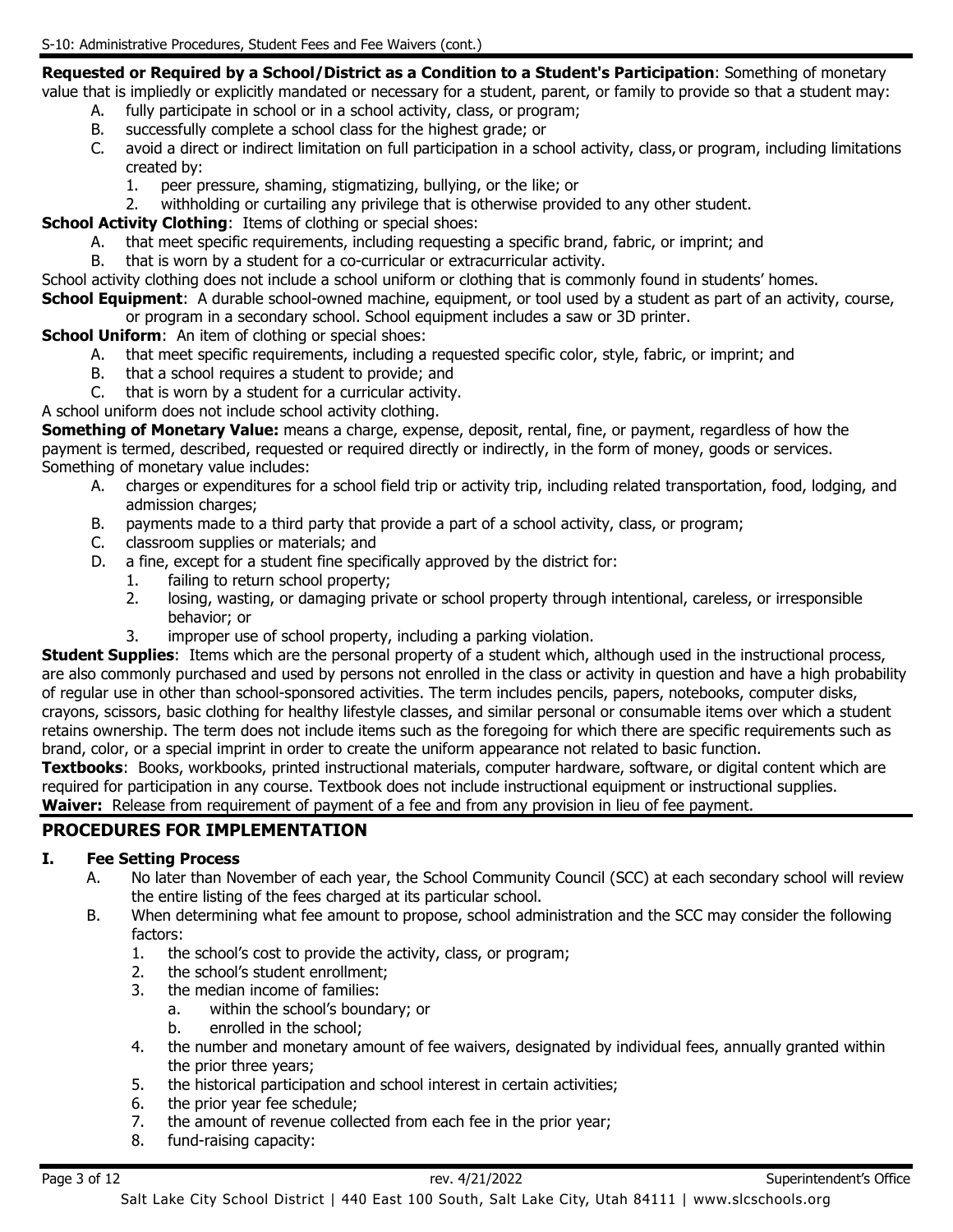- a. prior year community donors; and
- b. other resources available, including through donations and fundraising.
- C. The goal of limiting student expenditures for all school/district sponsored activities must be taken into account when determining the amount of each school fee.
- D. The SCC and school administration will discuss fees in the context of diverse student needs, impact on families, fee waiver implications, and outreach to the entire student body for participation in school activities.
- E. Elementary schools, while charging no fees for basic education, may charge fees in certain circumstances. (See, Section V.A. below.)
- F. Each year the School Improvement Council (SIC) and SCC will discuss any fees or charges they may have.<br>G. At each school, new fee requests or changes in current fees will be discussed a minimum of two times in S
- At each school, new fee requests or changes in current fees will be discussed a minimum of two times in SIC and SCC meetings.
- H. Recommendations will be submitted by the principal, with approval of the SIC and SCC, to the executive director of school leadership and performance by January 31 of each year. Requests should:
	- 1. indicate the amount of the current fee, if any, and of the requested fee;<br>2. include a rationale for each new fee or fee increase; and
	- include a rationale for each new fee or fee increase; and
	- 3. be signed by the principal, SIC chair and SCC chair.
- I. Beginning with the 2021-2022 school year, a fee shall be equal to or less than the expense incurred by the district or school to provide for a student activity, course, or program.
	- 1. An additional fee may not be charged, or a particular fee may not be increased to supplant or subsidize another fee.

# **II. Board Approval of Fee Schedules and Board Policy**

- A. The board shall annually review Board Policy S-10 and the accompanying fee schedule.<br>B. The fee schedule and board policy shall be adopted by the board on or before April  $1<sup>st</sup>$  c
- The fee schedule and board policy shall be adopted by the board on or before April 1st of each year in a regularly scheduled public board meeting.
- C. Prior to adopting the annual fee schedule, the board shall encourage public participation in the process and shall provide an opportunity for the public to comment on the proposed fee schedule during a minimum of two board public meetings.
	- 1. The board shall provide notice of the meetings:
		- a. to the public in accordance with the Utah Open and Public Meetings Act; and
		- b. to parents and students using the same form of communications regularly used by the district to communicate with parents, including notice by e-mail, text, flyer, or phone call.
- D. In any given year, the board may adopt amended fee schedules after April  $1<sup>st</sup>$  so long as it follows the same approval process used for the original fee schedule.

# **III. Fee Schedule Requirements**

- A. The board's adopted fee schedule shall include:
	- 1. a specific amount for each fee;
	- 2. a clear and easy to understand delineation of each fee and the fee total for each activity, class, or program;
	- 3. a per student annual maximum aggregate fee amount that a school may charge a student for the student's participation in all courses, programs, and activities provided, sponsored, or supported by a school for the year;
	- 4. a maximum fee amount per student per each activity; and<br>5. a spend plan for the revenue collected from each fee chard
		- a spend plan for the revenue collected from each fee charged.
			- a. The spend plan for each fee charged should provide students, parents, and employees transparency by identifying the fee's funding uses.
			- b. The fee's corresponding spend plan shall include a list or description of anticipated types of expenditures, for the current fiscal year or as a carryover for use in a future fiscal year, funded by the fee charged.
- B. The amount of revenue raised by a student through voluntary individual fundraisers or required group fundraisers shall be included as part of the maximum fee amount per student for the activity and maximum total aggregate fee amount per student.

# **IV. General Provisions Related to Fees**

A. A school may not charge or assess a fee or request or require something of monetary value (including fundraising) as a condition of a student's participation in an activity, class or program, which is provided, sponsored, or supported by a school including for a co-curricular or extra-curricular activity, unless the fee has been set and approved by the board, and distributed in the approved fee schedule.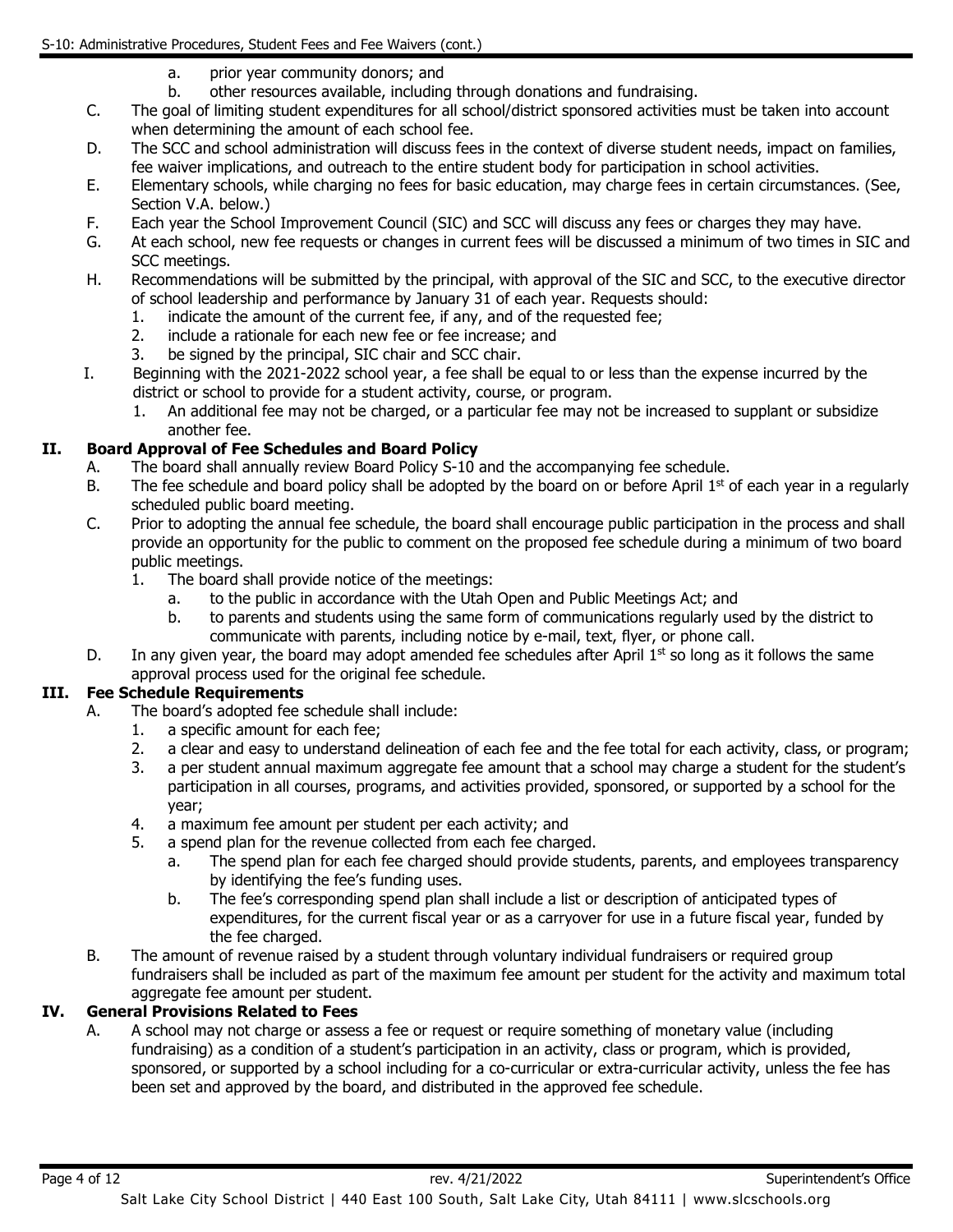- B. To preserve equal opportunity for all students and to limit diversion of money and school staff and resources from the basic school program, the district and each school shall limit student expenditures for district and school-sponsored activities, including expenditures for uniforms, clubs, clinics, travel, and subject area and vocational leadership organizations, whether local, state, or national.
- C. A school shall provide notice to a parent of each student attending the school of all current fee schedules and the opportunity for fee waivers prior to the student being registered for a course, activity, or program in order to enable the parent and student to make an informed decision prior to committing to the student's enrollment or participation.
- D. Students and parents who do not qualify for fee waivers may not be required to pay an increased fee amount to make-up for or cover the costs of students and families who qualify for fee waivers.
- E. The approved fee schedule lists the maximum amount a student can be charged for a particular program or item.<br>1.
	- No fee may be charged that is not listed on the board approved fee schedule.
	- 2. School fees can be assessed at an amount less than or equal to the maximum amount allowed on the fee schedule.

#### **V. Fees for Classes and Activities During the Regular School Day**

- A. Elementary students in grades K-6:
	- 1. The district and/or a school may not charge a fee for elementary school activities that are part of the regular school day or for supplies used during the regular school day.
	- 2. No fee will be charged for materials, textbooks, instructional or school supplies, or for any class activity, including assemblies and field trips, or for any snacks, or fundraising such as "dress down days".
		- a. However, a school may charge fees to students in sixth grade if the student attends a school that also includes at least grade seven.
			- i. If a school charges fees to sixth grade students in accordance with the above provision, the school shall annually provide notice to parents that the school will collect said fees and that the fees are subject to waiver.
	- 3. Schools will provide student supplies. An elementary school may require a student to replace student supplies provided by the school, which are lost, wasted, or damaged due to the student's careless or irresponsible behavior.
	- 4. An elementary school or teacher may provide to parents a list of suggested student supplies for use during the regular school day, so that parents may voluntarily furnish those supplies for their student's use.
		- a. If the school or teacher sends the parent a list of suggested supplies, the list shall include and be preceded by the following language: "NOTICE: THE ITEMS ON THIS LIST WILL BE USED DURING THE REGULAR SCHOOL DAY. THEY MAY BE BROUGHT FROM HOME ON A VOLUNTARY BASIS, OTHERWISE, THEY WILL BE FURNISHED BY THE SCHOOL."
	- B. Students in grades 7-12:
		- 1. Fees may be charged in connection with an activity, class, or program provided, sponsored, or supported by a school for a student in a secondary school that takes place during the regular school day if the fee is on the board approved fee schedule. If a class is established or approved which requires payment of fees or purchase of items in order for students to participate fully and to have the opportunity to acquire all skills and knowledge required for full credit and highest grades, the fees or costs for the class will be subject to the fee waiver provisions.
		- 2. Students may be required to provide their own student supplies, subject to fee waiver provisions.<br>3. The district shall provide, free of charge, textbooks and workbooks required for courses of insti
		- 3. The district shall provide, free of charge, textbooks and workbooks required for courses of instruction for each student whose parent is financially unable to purchase them.
		- 5. In cases in which students are asked to rent books instead of purchasing them, the school shall waive the rental fees for students whose parents are financially unable to pay the rental fee.
		- 6. Expenditures for uniforms, costumes, clothing, and accessories, other than items of typical student dress, which are required for participation in choirs, pep clubs, drill teams, athletic teams, bands, orchestras, and other student groups, and expenditures for student travel as part of a school team, student group, or other school-approved trips, are fees requiring board approval, and are subject to fee waiver provisions.
		- 7. Remedial courses and credit recovery fees are subject to all school fee requirements and are subject to fee waivers.
		- 8. Schools may charge a fee for instructional equipment, but such fees are subject to fee waivers.
			- a. Instructional equipment means equipment or supplies required for a student to use as part of a secondary course that becomes the student's property upon exiting the course.
			- b. Instructional equipment includes course related tools or instruments.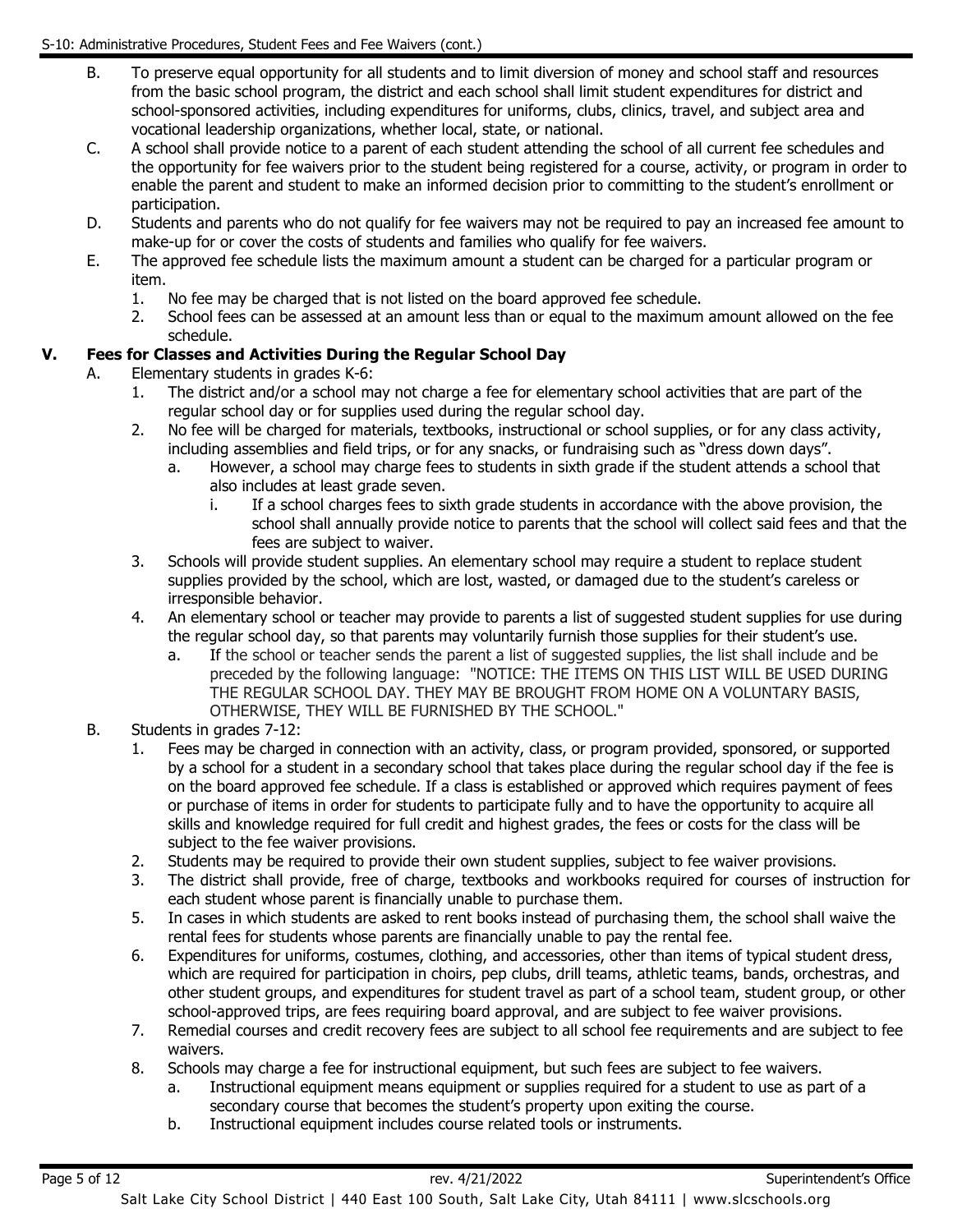- 9. The district and/or a school may charge the cost to access the software, digital content, or other instructional materials that are required as part of an activity, course, or program. These fees are subject to fee waiver.
- 10. Beginning in the 2022-2023 school year, schools may not sell textbooks or otherwise charge a fee for:
	- a. textbooks, including any instructional material provided for a student to complete a remedial course or credit recovery.
		- i. A textbook fee may only be charged for concurrent enrollment or advanced placement ("AP") courses, and these fees are subject to fee waivers.
	- b. the maintenance costs of school equipment.

#### C. Project Related Courses

- 1. In project related courses, projects required for course completion shall be free to all elementary school students, and included in the approved course fee and be waivable for secondary students.
- 2. Supplies needed for required course projects are subject to fee waivers.
- 3. A school may require a student at any grade level to provide materials or pay for an optional project if the student chooses and the course teacher approves a project in lieu of, or in addition to, a required classroom project. The cost of materials for an optional project is not considered a fee and will not be waived.
- 4. A school shall avoid allowing high-cost optional projects, particularly if they result in pressure by teachers or peers for a student to also complete a similar high-cost project.
- 5. A school may not require a student to select an additional or optional project as a condition for enrolling in, completing, or receiving the highest possible grade for a course.
- 6. If a course provides a base-level project and a higher-cost optional/additional project, the instructor must ensure that students eligible for fee-waivers are not stigmatized, identified, or embarrassed by their ability to only complete the base-level project.

## **VI. Fees for School Activities Outside the Regular School Day**

- A. A school may charge a fee in connection with any school-sponsored activity which does not take place during the regular school day, regardless of the age or grade level of the student, if:
	- 1. participation in the activity is voluntary;<br>2. the fee is on the board approved fee sch
	- the fee is on the board approved fee schedule;
	- 3. the amount collected from the student is equal to or less than the maximum fee amount on the approved fee schedule;
	- 4. the fee revenue is collected in compliance with the district's financial procedures;
	- 5. the fee revenue is expended in compliance with the spend plan;<br>6. the fee is subject to fee waivers; and
	- the fee is subject to fee waivers; and
	- 7. for elementary schools, the student's participation in the activity does not affect a student's grade or ability to participate fully in any course taught during the regular school day.
- B. A fee related to an extracurricular activity sponsored by the Utah High School Activities Association (UHSAA) will not exceed limits established by the board.
- C. Schools that provide, sponsor, or support an activity, class, or program outside of the regular school day or school calendar are subject to these procedures regardless of the time or season of the activity, class, or program.

#### **VII. Notice to Parents**

- A. Each school shall annually publish the board's approved fee schedule, including fee maximums, and the fee waiver procedures on the school's website in an easily accessible location.
- B. A copy of the appropriate school fees notice must be provided to each prospective, new, or current student's parent prior to registration.
- C. Copies of Board Policy S-10: Student Fees and Fee Waivers, these administrative procedures, and the approved fee schedule must be included in parents' registration materials, regardless of whether they enroll early, on-time, or after the initial registration period.
	- 1. Each school shall provide printed copies of the board approved fee schedule, waiver policies and procedures, and other fee waiver documents to a parent who is unable or chooses not to access them through the district or school website.
- D. Persons who lack sufficient mastery of the English language to understand the provisions of the school fee schedules, disclosures, and waiver forms must be given reasonable assistance (including provision of an interpreter or translated forms) by each school or by the district.
	- 1. These procedures, the corresponding board policy, and approved fee schedule will be made available in Spanish.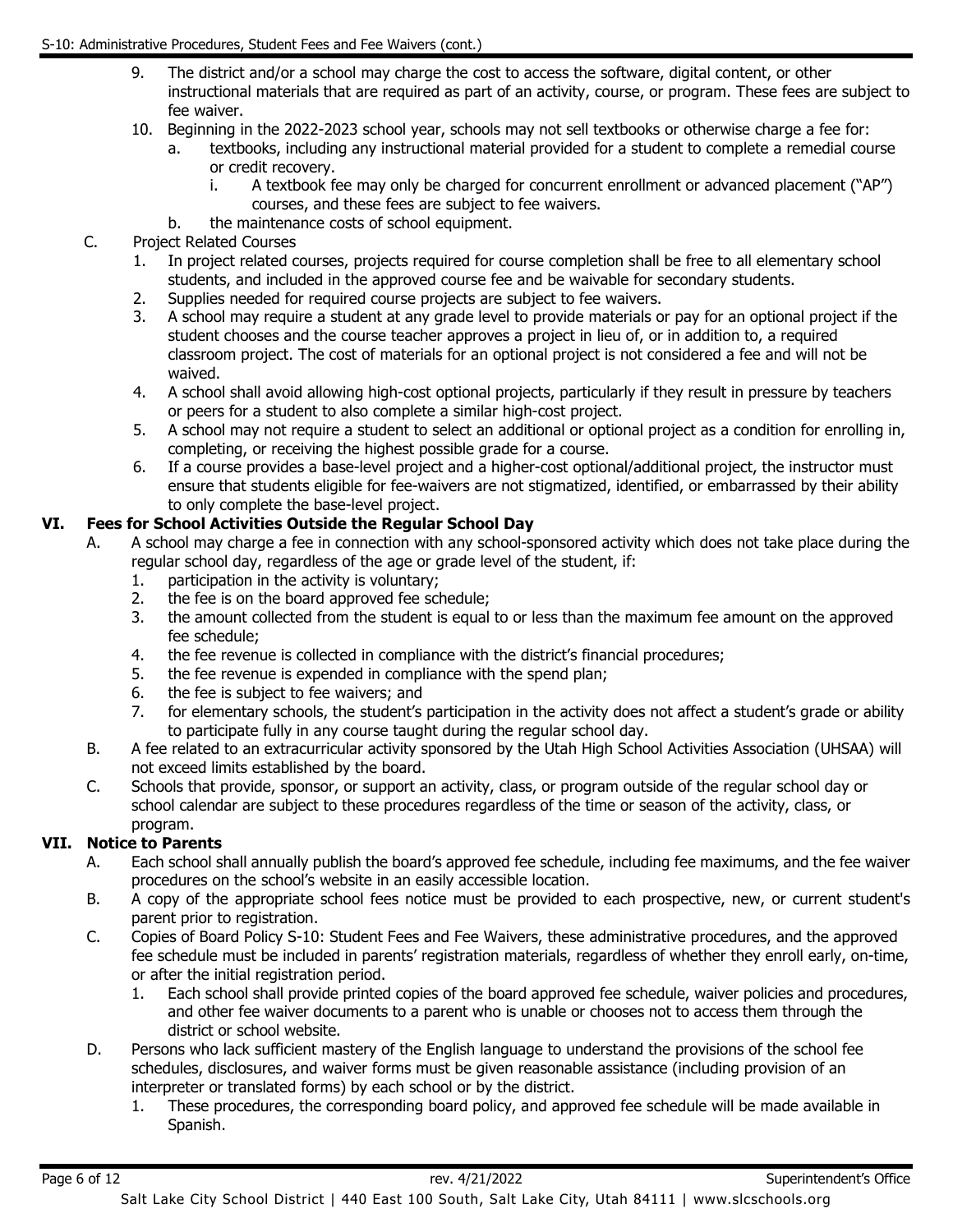2. If a student or parent's first language is a language other than English or Spanish, a school administrator shall meet personally with the parent and provide an interpreter to help the parent understand these procedures and the fee schedule.

# **VIII. General Provisions Related to Fee Waivers**

- A. "Waiver" or "fee waiver" means a full release from the requirement to pay of a fee and a full release from any provision in lieu of a fee payment.
- B. All fees are subject to fee waiver unless specifically identified as a non-waivable charge in these procedures.<br>C. A school is not required to waive a non-waivable charge.
- A school is not required to waive a non-waivable charge.
- D. A school shall provide an opportunity for a parent to apply to have one or more fees waived (or to be provided alternatives to waivers) and shall grant requested fee waivers (or alternatives to fee waivers) to students who are eligible under these procedures.
- E. Fee waivers cannot be funded by school fees. Waivers must be funded through unrestricted State revenues or other unrestricted local revenues.
- F. Fee waivers, or other provisions in lieu of fee waivers, will be provided to ensure that no student is denied the opportunity to participate in a class or school-sponsored activity because of an inability to pay a fee.
- G. The process for applying for and receiving a fee waiver, pursuing an alternative to fee waiver, or appealing a denial of a fee waiver shall be administered in a manner that is confidential, fair, consistent, objective, and without delay. The process must be administered in a manner that avoids stigma, embarrassment, undue attention, and unreasonable burdens on students and parents.
- H. A student receiving a fee waiver or other provision in lieu of a fee shall not be treated differently from other students or identified to students, staff members, or other persons who do not need to know of the waiver.
- I. For any school, or grade, for which fees are authorized, a copy of the appropriate fee waiver application must be provided to each prospective, new or current student's parent prior to the time when fees become due, but not the same day fees are due.

## **IX. Fee Waiver Eligible Charges**

- A. Fees for the following are waivable regardless of whether they are held during the regular school day, during the regular school year, outside of the regular school day, outside of the regular school year, or during the summer:
	- 1. An activity, class, or program that is:
		- a. primarily intended to serve school-age children; and
		- b. taught or administered, more than inconsequentially, by a school employee as part of the employee's assignment.
	- 2. An activity, class, or program that is explicitly or implicitly required:
		- a. as a condition to receive a higher grade, or for successful completion of a school class or to receive credit, including a requirement for a student to attend a concert or museum as part of a music or art class for extra credit; or
		- b. as a condition to participate in a school activity, class, program, or team, including, a requirement for a student to participate in a summer camp or clinic for students who seek to participate on a school team, such as cheerleading, football, soccer, dance, or another team.
	- 3. An activity or program that is promoted by a school employee, such as a coach, advisor, teacher, schoolrecognized volunteer, or similar person, during school hours where it could be reasonably understood that the school employee is acting in the employee's official capacity.
	- 4. Admission, entrance, or gate fees for student attendance to an event or activity provided, sponsored, or supported by the district or a school, including:<br>a. athletic competitions:
		- athletic competitions;
		- b. music or theater program performances; and
		- c. parent teacher organization activities.
	- 5. An activity or program where full participation in the activity or program includes:
		- a. travel for state or national educational experiences or competitions;
		- b. debate camps or competitions; or
		- c. music camps or competitions.
	- 6. A concurrent enrollment, CTE, or AP course.
	- 7. Activity clothing required to be worn by a student when participating as a club, school group, or team such as matching jackets, hoodies, t-shirts or other like clothing.
	- 8. Official curricular, co-curricular, and extra-curricular club or team uniforms that are required for student participation.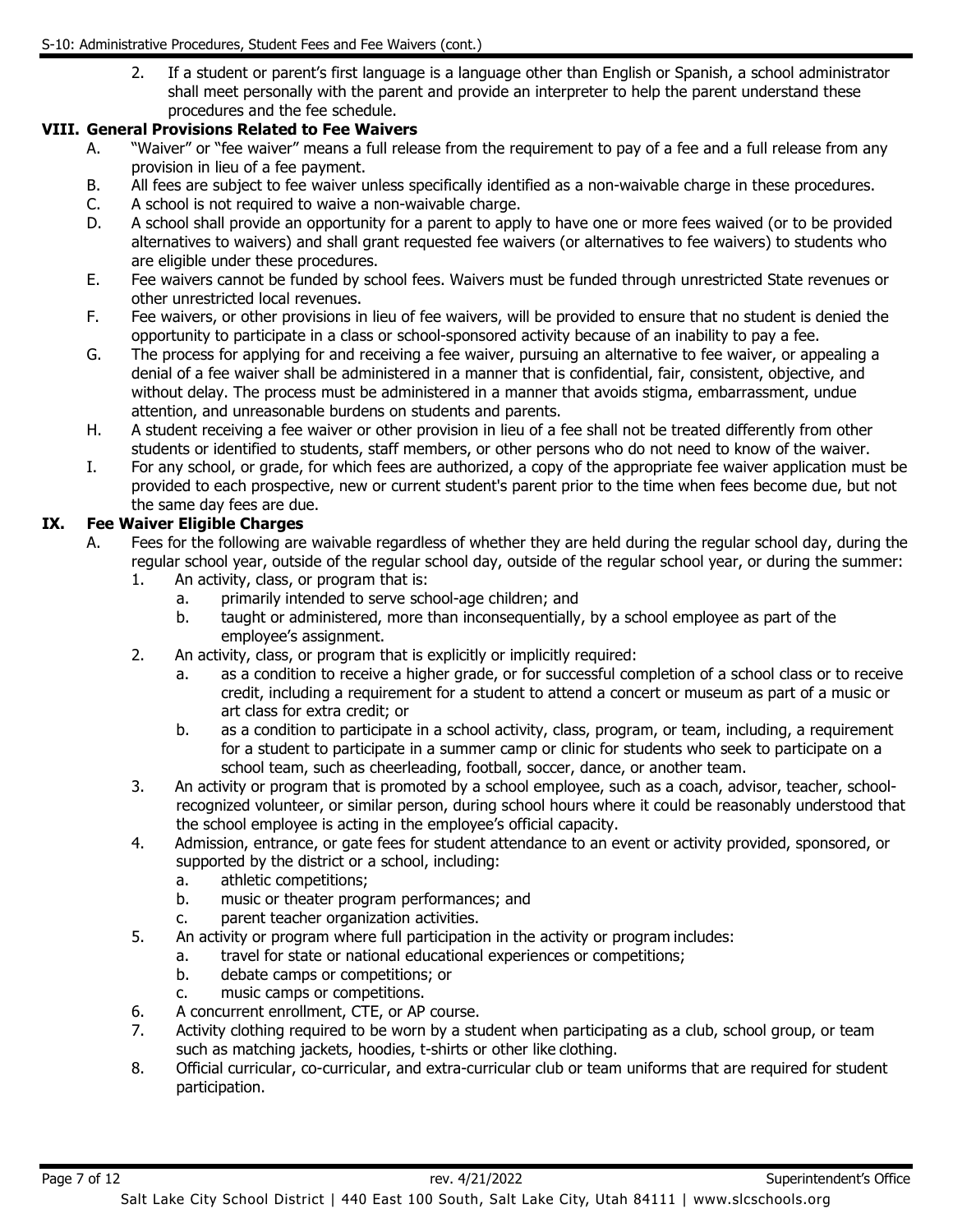## **X. Non-waivable Charges**

- A. Non-waivable charges are costs, payments, or expenditures which are not considered to be school fees and are not subject to fee waivers.
	- 1. Non-waivable charges include a personal discretionary charge or purchase for:
		- a. insurance, unless the insurance is required for a student to participate in an activity, class, or program;
		- b. college credit related to the successful completion of a concurrent enrollment class or an advanced placement examination; and
		- c. a personal consumable item such as a yearbook, class ring, letterman jacket or sweater, or other similar item, except when requested or required by a school as a condition to a student's participation.
	- 2. Additional non-waivable charges designated by Utah Code, federal law, and/or administrative rule include:
		- a. tuition for nonresident out-of-state students and foreign students, foreign student transcript translation fees and I-20 form processing charges;
		- b. a charge for an activity, class, program, that meets the criteria of a noncurricular club as described in Utah Code Ann. §53G-7-701, Student Clubs;
		- c. a charge for a school breakfast or lunch;
		- d. a fine for improper use of school property, including a parking violation; or
		- e. a fine for replacement of damaged or lost school property in accordance with Utah Code Ann. §53G-8-212.
			- i. If the student and the student's parent are unable to pay for damages or if it is determined by the school in consultation with the student's parent that the student's interests would not be served if the parent were to pay for the damages, the school may provide for a program of work the student may complete in lieu of the payment.
			- ii. No fine may be assessed for damages which may be reasonably attributed to normal wear and tear.
	- 3. A reasonable charge may be assessed to cover the cost of duplicating student record transcripts when such transcripts are to be provided to the student or mailed to colleges, universities, or places of employment; these charges are not considered fees.
		- a. A charge will not be assessed for transcripts which are required as part of a transfer to another public or private elementary or secondary school.
	- 4. Charges associated with the optional purchase of an item available to students from a vending machine, concession stand, or school store are not school fees.

#### **XI. Charges Related to School Adopted Dress Codes and Uniforms**

- A. Generally, charges associated with purchasing school uniforms are not fees nor are they fee waiver eligible. However, if a uniform is expensive or prescriptive, it becomes a fee and fee waiver eligible.
	- 1. A uniform is prescriptive if it can only be purchased from one source or requires specific brands of clothing or requires very specific colors and limited color options.
- B. Standardized dress codes and school uniforms adopted at individual school sites will be generic enough to avoid financial hardship on families.
- C. Any school implementing a mandatory school uniform shall work with staff, businesses, service organizations, retailers, and parents to ensure that appropriate provisions are made for low-income families. No student shall be denied attendance at school, penalized academically, or otherwise subject to disciplinary measures for failing to wear a required school uniform by reason of financial hardship.
- D. Students are expected to provide their own clothing. The cost of obtaining appropriate clothing is not a fee and will not be subject to fee waivers.
	- 1. Schools may offer parents/guardians the convenience of purchasing physical education clothing at a reasonable cost through the school. The cost of such clothing shall not be considered a fee unless the particular style, color, or brand of clothing is required.

## **XII. School Administrator Responsibilities Related to Fee Waivers**

- A. The principal in each school shall designate at least one administrator to act as the "Fee Waiver Administrator" (FWA) for the school. The FWA shall:
	- 1. be trained in and have a knowledge and understanding of school fees, the fee waiver process, and student data privacy laws; and
	- 2. work in an appropriate setting to facilitate confidential conversations and documents.
- B. The FWA shall be responsible to:
	- 1. review fee waiver applications and verification documents;
	- 2. grant or deny fee waiver requests;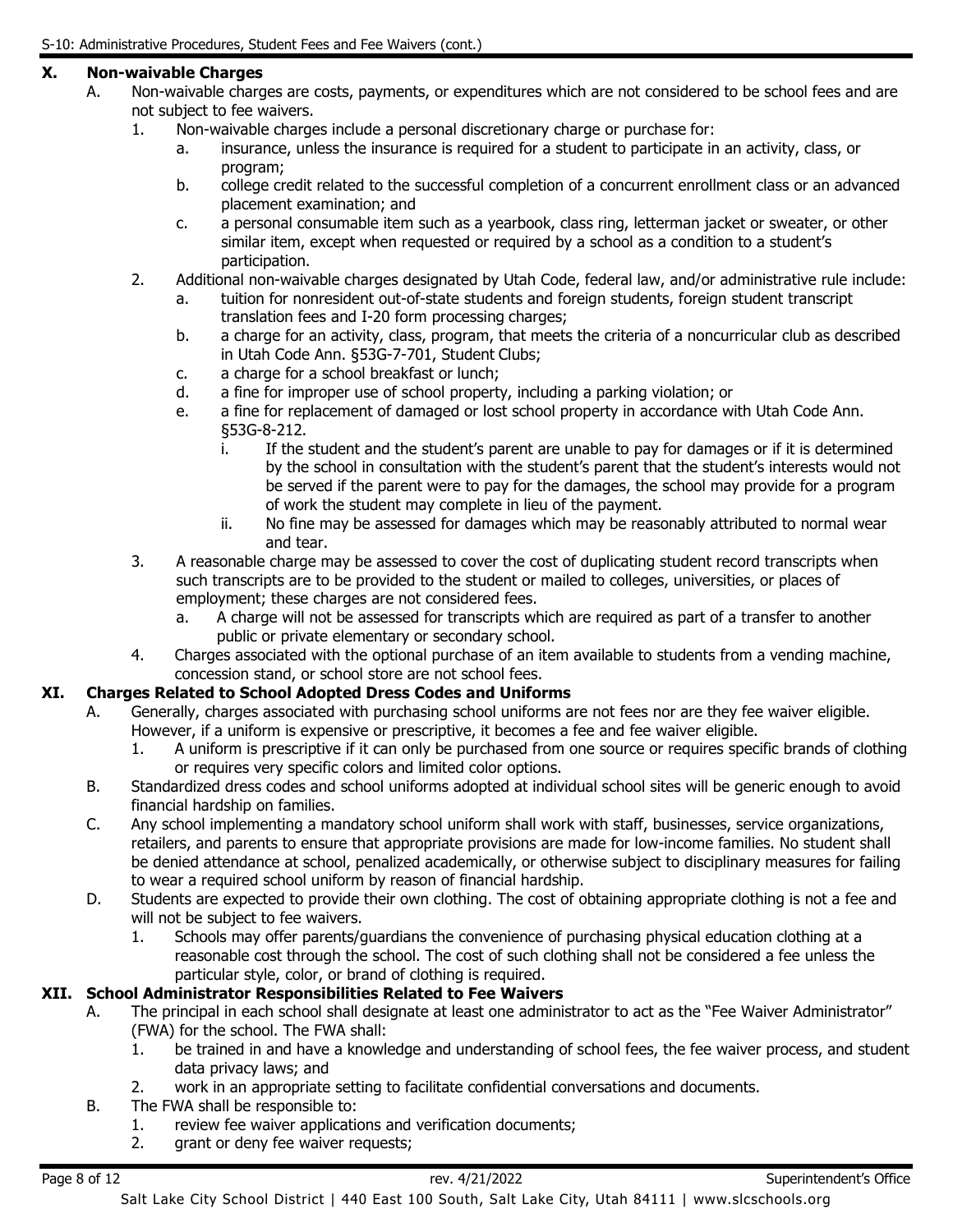- 3. compile all logs and maintain fee waiver documents in compliance with the Family Educational Rights and Privacy Act (FERPA); and
- 4. report fee waiver information.
- C. The FWA's contact information will be available on the school's website with other school fee information and in student registration materials.
- D. The FWA is responsible for ensuring that:
	- 1. Students who apply for or receive fee waivers are allowed to register at the same time and in the same manner as would have been the case if waivers were not involved.
	- 2. School personnel do NOT ask those eligible for fee waivers to consent to delayed or time payment plans or IOUs as alternatives to fee waivers.
	- 3. In the case of programs, classes, and activities which are subject to fees and require "tryouts":
		- a. persons involved in the selection process are not informed about the fee waiver eligibility of any student until selections have been announced;
		- b. questions and discussions relating to ability to pay are prohibited during the selection process;
		- c. ability to pay is not a factor in the selection process; and
		- d. no fees relating to the program, class, or activity in question are collected from any student until the selection process has been completed.
	- 4. A student, other than the individual student applying, may not collect fees or assist in the fee waiver approval process.
	- 5. Confidential application and notice procedures regarding school fees and school fee waivers are used to avoid stigmatizing, embarrassing, imposing an undue burden, or drawing undue attention to students or families applying for or receiving fee waivers. The procedures for confidentiality include, but are not limited to, the following:
		- a. a separate line or room is not used during registration for families or individuals seeking to obtain a school fee waiver; and
		- b. school personnel do not discuss or determine a person's eligibility for school fee waivers in the presence of other parents or children.
	- 6. No student, parent, or guardian is asked why school fees cannot be paid, or why the fees cannot be paid in installments, when information about school fee waivers is sought or an application is submitted for a school fee waiver.
	- 7. Persons not included under Section XIII.A. below, who request waivers because of exceptional financial hardships are given the opportunity to meet privately with the FWA to discuss their ability to pay and their eligibility for fee waivers.
	- 8. All information submitted in connection with fee waiver applications, the names of persons who have or have not paid fees or made donations or contributions, and the names of persons who have applied for, received, or been denied waivers, is confidential.

a. No school employee may make any statement to any person lacking both a right and a need to know, or post any list, regarding the payment or non-payment of any fee, contribution, or donation by any student, parent, or guardian (other than appropriate recognition given to a person or organization making a major contribution or donation).

- 9. Neither the school nor any teacher enhances, reduces, or withholds grades or credits to enforce the payment of fees or donations.
- 10. Parents are informed of the process for obtaining waivers or pursuing alternatives through the use of standardized parental notices and posters.
- 11. Posters announcing the availability of fee waivers are placed in a visible location in the room or area where registration takes place during each registration period.
	- a. In secondary schools, a permanent poster will be placed in a visible location on a bulletin board or wall where students congregate during the school day.
	- b. In elementary schools, a permanent poster will be placed in a visible location on a bulletin board or wall where it can be easily seen by parents visiting the school.
	- c. Fee waiver information must be given to parents prior to the date fees are due.

# **XIII. Student Fee Waiver Eligibility**

- A. A student is eligible or and will be granted a fee waiver if the FWA receives a completed application and verification of one of the following from the student or parent:
	- 1. based on family income, the student qualifies for free school lunch under USDA child nutrition program regulations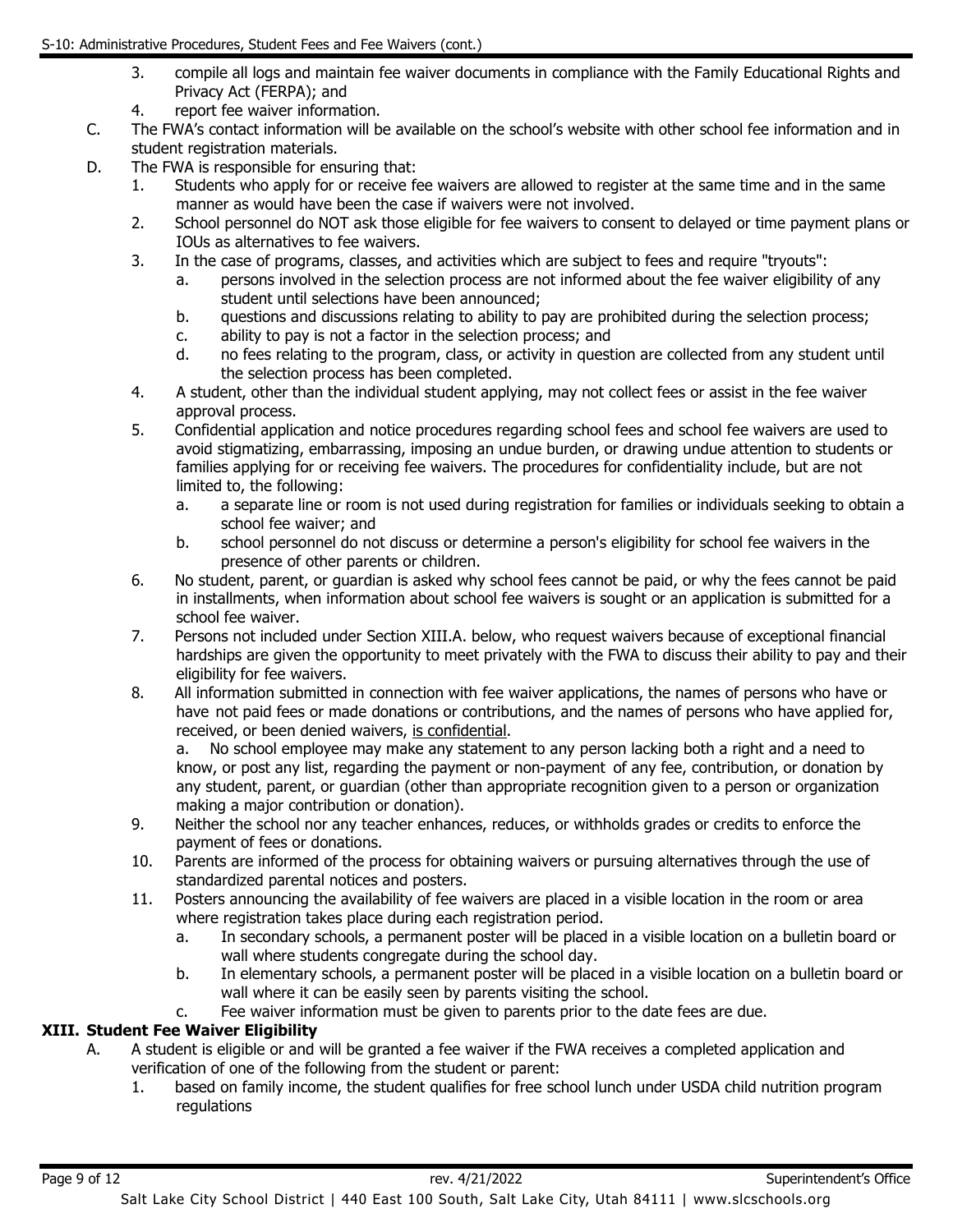- a. when determining family income for this purpose, all income received by the household is considered including salary, public assistance benefits, social security payments, pensions, unemployment compensation, and child support benefits;
- 2. the student to whom the fee applies receives Supplemental Security Income (SSI) and the parent provides benefit verification documents from the Social Security Administration;
- 3. the family receives Temporary Assistance for Needy Families (TANF) funding and the parent provides benefit verification from the Utah Department of Workforce Services for the period for which the fee waiver is sought which may be in the form of an electronic screenshot of eligibility determination status;
- 4. the student is in foster care through the Division of Child and Family Services (DCFS); or <br>5. the student is in state custody and the individual seeking the waiver provides the vouth in
- the student is in state custody and the individual seeking the waiver provides the youth in care required intake form and school enrollment letter, provided by a case worker from DCFS or the Utah Juvenile Justice Department.
- B. The FWA may grant a fee waiver to a student, on a case-by-case basis, who does not qualify for a fee waiver under Section XIII.A.
- C. All documentation related to fee waiver eligibility will be reviewed by the FWA and returned to the parent, or immediately destroyed. Principals and/or assistant principals may *not* maintain documentation of eligibility.
- D. Any requirement for a student to pay a fee is suspended during the period in which the student's eligibility for waiver is being determined or appealed.

## **XIV. Notification of Eligibility**

- A. After reviewing the documentation provided by the student and the student's parent, the FWA will approve or deny the fee waiver request.
- B. The FWA shall not retain required fee waiver verification documents or copies of the verification documents but will keep the following information as a log or record:
	- 1. that the student's eligibility was verified;
	- 2. the name and position of the person who reviewed the verification documents;
	- 3. the date it was verified; and
	- 4. the type of documentation used to verify eligibility.
- C. The FWA shall maintain documentation of the following:
	- 1. the school year the request was submitted;
	- 2. the type and amount of fees requested to be waived;<br>3. whether the request was approved or denied:
	- 3. whether the request was approved or denied;<br>4. if approved, the type and amount of fees which
	- if approved, the type and amount of fees which were waived.
- D. The FWA shall provide written notice of the decision to grant or deny a fee waiver request to the student's parent using the standardized Utah State Board of Education (USBE) waiver decision and appeal form, i.e., Fee Waiver Decision and Appeal Form.
- E. If a fee waiver request is denied, the written notice of decision shall include the reason the request was denied and a copy of the appeal process and appeal form. The decision shall indicate the name and contact information of the appropriate network director to whom an appeal shall be made.

#### **XV. Alternatives to Fees**

- A. A student may not be required to perform community service if the student qualifies for a fee waiver. In no circumstances will a student be allowed to perform community service to offset textbook fees.
- B. If the school chooses to offer alternatives to fee waivers, the FWA may discuss these alternatives with the student's parent and determine if alternative(s) are appropriate for that student.
- C. Community service assignments may be appealed to the school's network director.

#### **XVI. Appeal Process for Denials of Fee Waiver**

- A. Within 10 school days of receiving notification of the fee waiver denial, the student or parent may appeal the decision to the appropriate school network director. Any requirement to pay a fee is suspended during the appeal process.
- B. The network director shall contact the parent within one week of receiving the appeal and shall schedule a meeting to discuss the parent's concerns. The network director shall issue a written decision within two weeks after the meeting with the parent is held.
	- 1. If the decision to deny the fee waiver is upheld, the student or parent may appeal to the executive director of school leadership and performance within 10 school days of receiving notification of the denial.
	- 2. The executive director of school leadership and performance shall follow the same timelines as the network director.
		- a. The decision of the executive director of school leadership and performance will be final.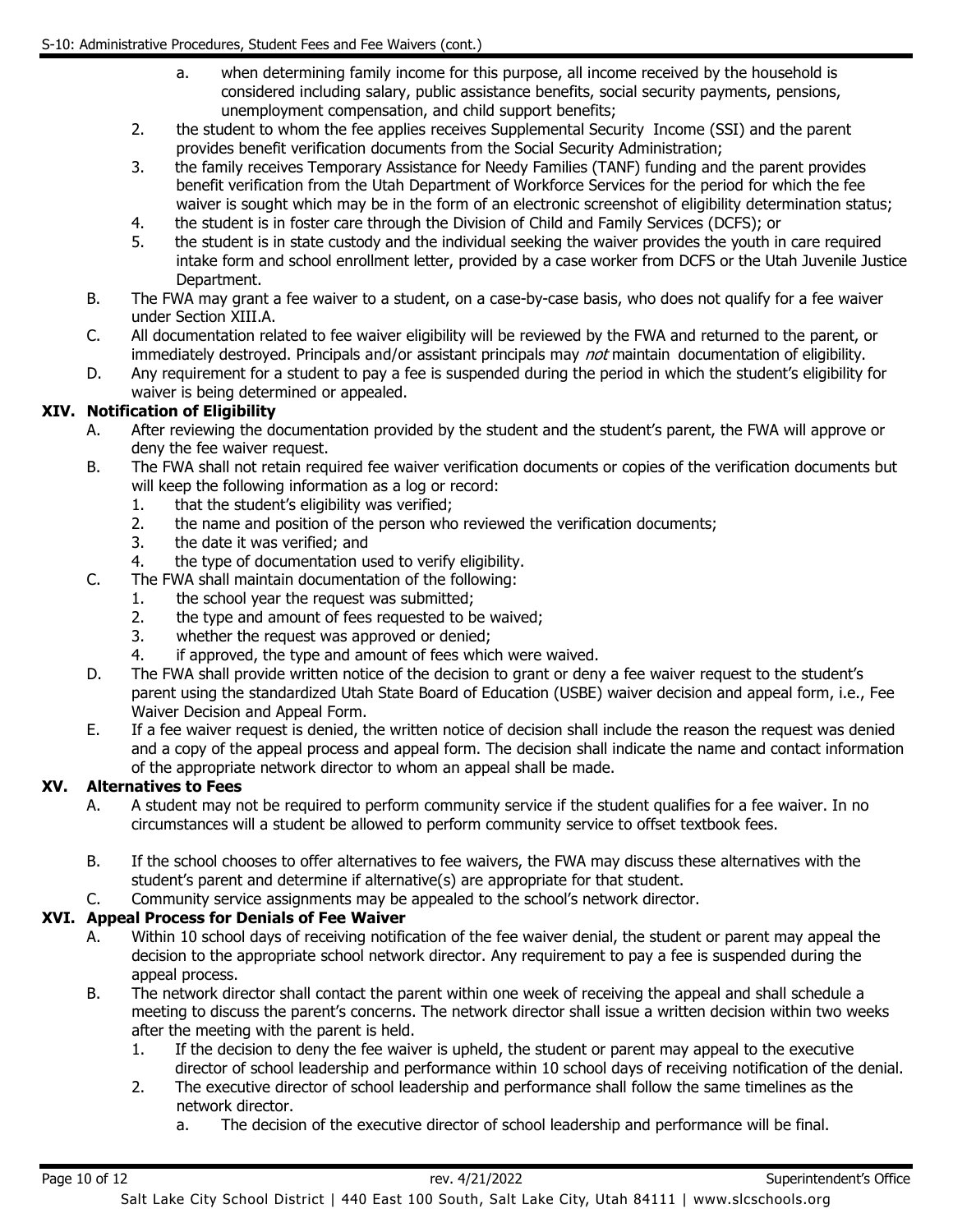# **XVII. Collection of School Fees**

- A. A school may make an installment payment plan available to a parent or student to pay for a fee, however, an installment payment plan may not be required in lieu of a fee waiver.
- B. A student may not collect or receive student fees from other students or parents.
- C. A school may pursue reasonable methods for collecting student fees, but may not, as a result of unpaid fees:
	- 1. exclude a student from a school, an activity, class, or program that is provided, sponsored, or supported by a school or the district during the regular school day;
	- 2. refuse to issue a course grade; or
	- 3. deny a former or current student receipt of official student records, including written or electronic class schedules, grade reports, diplomas, or transcripts.
- D. A school may impose a reasonable charge to cover the cost of duplicating, mailing, or transmitting transcripts and other school records.
- E. A school may not charge for duplicating, mailing, or transmitting copies of school records to an elementary or secondary school in which a former student is enrolled or intends to enroll.
- F. Notwithstanding subsection G, a school may not withhold any records required for student enrollment or placement in a subsequent K-12 school.
- G. Requirements for fee waiver and availability of other provisions in lieu of fee waiver do not apply to charges assessed because of a student damaging or losing school property.
	- 1. Schools may pursue reasonable methods for obtaining payment for such charges but may not exclude students from school or withhold unofficial transcripts to obtain payment of those charges.
	- 2. If school or district property has been lost or willfully cut, defaced, or otherwise damaged by a student, the school may withhold the issuance of an official written grade report, diploma, or transcript of the student responsible for the damage or loss until the student or the student's parent has paid for the damages in accordance with Utah Code Ann. §53G-8-212(2)(a).
	- 3. If a student or the student's parent is unable to pay for the damages, or it is determined by the school, in consultation with the student's parent, that the student's interests would not be served if the parent were to pay for the damages, the school shall provide for a program of work the student may complete in lieu of payment.
		- a. The school shall release the official grades, diploma, and transcripts of the student upon completion of the work.

#### **XVIII.Fee Waiver Reporting Requirements and Funding Formula**

- A. The principal will submit a standard Certification of Compliance form to the superintendent in September of each year.<br>1.
	- Each school shall maintain records and submit documentation to the superintendent annually of:
		- a. number of students enrolled as of October 1
		- b. number of students granted fee waivers
		- c. dollar amount of fees waived
		- d. number of students who worked in lieu of fee waivers
		- e. dollar amount of fees collected from students
		- f. dollar amount of fees collected from students for curricular activities
		- g. dollar amount of fees collected from students for co-curricular activities
		- h. dollar amount of fees collected from students for extra-curricular activities
- B. The superintendent and board president will submit a standard Certification of Compliance to USBE each year.
	- 1. As part of the compliance certification, the superintendent will submit the following forms:
		- a. student fee schedule and spend plan;
		- b. fee policy;
		- c. fee waiver policy; and
		- d. notice of fee waiver criteria provided by the district to student's parents.
- C. In order to address the impact of fee waivers on individual schools, at least once a year, the district will calculate the total amount of fees waived at each school and reimburse schools a percentage of that amount. The remaining amount will be covered by school budget allocations and other school discretionary funds.
	- 1. Each high school will be reimbursed 50% of the total amount of fees waived at the school.
	- 2. Each middle school will be reimbursed 25% of the total amount of fees waived at the school.

#### **XIX. Donations and Fundraising**

A. Schools may notify students and families that they may voluntarily pay an increased fee amount or provide a donation to assist in covering the costs of other students and families.